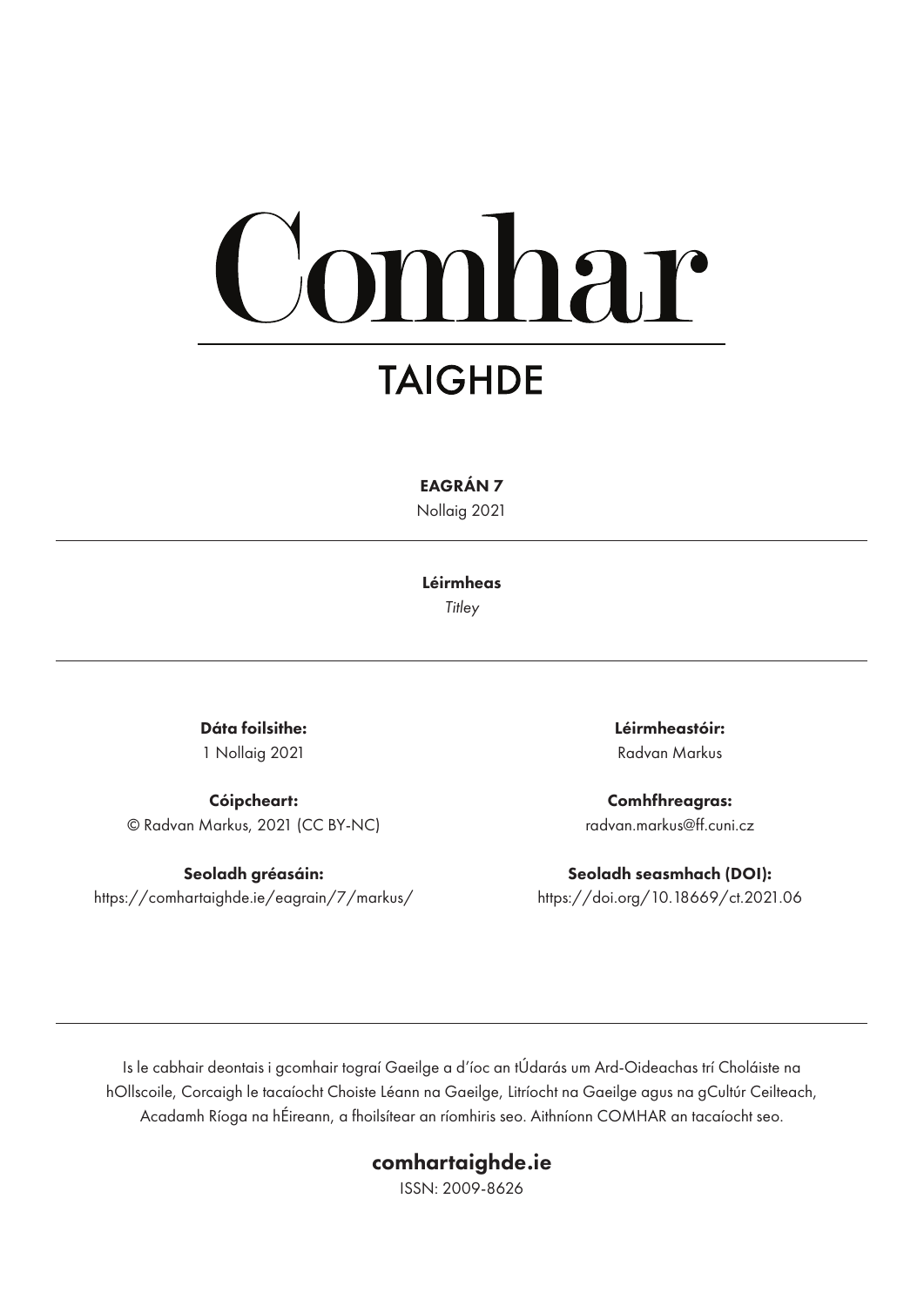## *Titley*

*Leabhair*COMHAR (2018) | 264 lch | ISBN: 9780993494628 | €20 Máirtín Coilféir

Níl amhras ar bith ach go bhfuil Alan Titley ar na scríbhneoirí is nuálaí agus is ildánaí i litríocht chomhaimseartha na Gaeilge. Ní hamháin go bhfuil dánta, gearrscéalta, fabhalscéalta, síscéalta, drámaí agus úrscéalta den iliomad seánraí scríofa aige, ach is scoláire aitheanta é chomh maith agus téann sé go mór i bhfeidhm ar phobal na Gaeilge ina cholúin spraíúla (agus dána) in *The Irish Times*. Ina ainneoin sin, chuirfeadh sé ionadh ar dhuine a laghad ábhair scolártha atá ar fáil chun conairí a thairiscint don léitheoir trí chathair ghríobháin na hilghnéitheachta seo. Tá géarghá lena leithéid — dála Uí Chadhain roimhe, tá cáil na deacrachta, bíodh sé tuillte nó eile, ar Titley, agus is fiú suim a mhúscailt agus a athmhúscailt ina shaothar saibhir spreagúil. Sa chomhthéacs seo, tá obair mhór cheannródaíoch déanta ag Máirtín Coilféir ina leabhar *Titley*. Baineann dua agus dúshlán thar cuimse lena leithéid de mhonagraf a scríobh, go háirithe toisc go gcuireann Coilféir beagnach gach scríbhinn fhoilsithe de chuid an údair ó 1966 go 2016 san áireamh — teastaíonn trí leathanach déag chun na foilseacháin ar fad a liostáil. Is díol suntais an chaoi a sníomhann Coilféir an t‑ábhar ar fad le chéile chun íomhá dhea-chumtha chuimsitheach a chur os comhair an léitheora.

Shocraigh Coilféir lionsa na heitice a úsáid mar phríomhuirlis léirmhínithe. D'fhéadfaimis a leabhar a áireamh i measc na dtionscnamh suntasach scolártha de chuid na haoise seo a dhíríonn ar sheasamh údar Gaeilge i leith ceisteanna eitice, go háirithe ceisteanna a bhaineann leis an saol lasmuigh d'Éirinn. Smaoinímis, cuir i gcás, ar aistí Mháirín Nic Eoin (2004, 2018) nó ar an tionscnamh reatha *Republic of Conscience: Cearta an Duine agus Nuafhilíocht na hÉireann* atá faoi stiúir Rióna Ní Fhrighil. Tá ciall le fráma na

heitice a úsáid chun saothar Titley a iniúchadh. Is údar eiticiúil go smior é Titley, é ag cíoradh ceisteanna moráltachta ina chuid próis, filíochta agus drámaíochta, agus ag spreagadh léitheoirí chun gnímh ina mhíreanna paiseanta iriseoireachta. Is minic, chomh maith, a bhíonn Titley ag breathnú amach ó Éirinn — go háirithe ar an Afraic agus ar an Meánoirthear, agus ar ghéarchéim na dteifeach san Eoraip. Tá leagan amach an mhonagraif loighciúil agus soiléir — déan‑ ann Coilféir sruthanna i saothar Titley a liostáil de réir tréimhsí ama sa chéad chaibidil agus díríonn sé ar ghnéithe ar leith sna caibidlí eile. Ar an mbealach seo, faighimid léargas eolach leathan ar théamaí éagsúla atá lárnach i saothar Titley — an bhéim ar chearta na hindibhide agus an chomhphobail, critic na sainte agus an tomhaltachais, agus ceiliúradh ar chruthaitheacht an ealaíontóra. Ag an am céanna, scrúdaítear tréithe tábhachtacha liteartha ar nós an ghrinn agus na hidirthéacsúlachta. Dearbhaíonn Coilféir gur fiú leas a bhaint as lionsa na heitice chun scagadh a dhéanamh ar na heilimintí seo go léir agus gur féidir dúshraith sheasta a aimsiú faoi éagsúlacht scríbhinní Titley ar fad.

Tá cáil ar Titley mar gheall ar 'An Cogadh in aghaidh na Critice,' le teideal a aiste ó 1994 a lua, sa mhéid is gur dóigh leis go gcuireann teoiricí liteartha srianta ar thuiscint an léitheora, agus nach féidir leo riamh fairsinge na litríochta cruthaithí a mhíniú. Cé go gcáineann Coilféir tuairim radacach Titley go pointe, tá sé á leanúint, cuid mhaith, ina leabhar féin. Ní thugann sé aon phlé fealsúnach ná teoiriciúil dúinn ar an eitic féin agus cé go n-admhaíonn sé go bhfuil lipéid mar 'liobrálaí den mhúnla clasaiceach,' 'ainrialaí' nó 'rómánsaí iar-nua-aoiseach' (xvi) úsáideach chun cur síos ar an údar in amanna, soc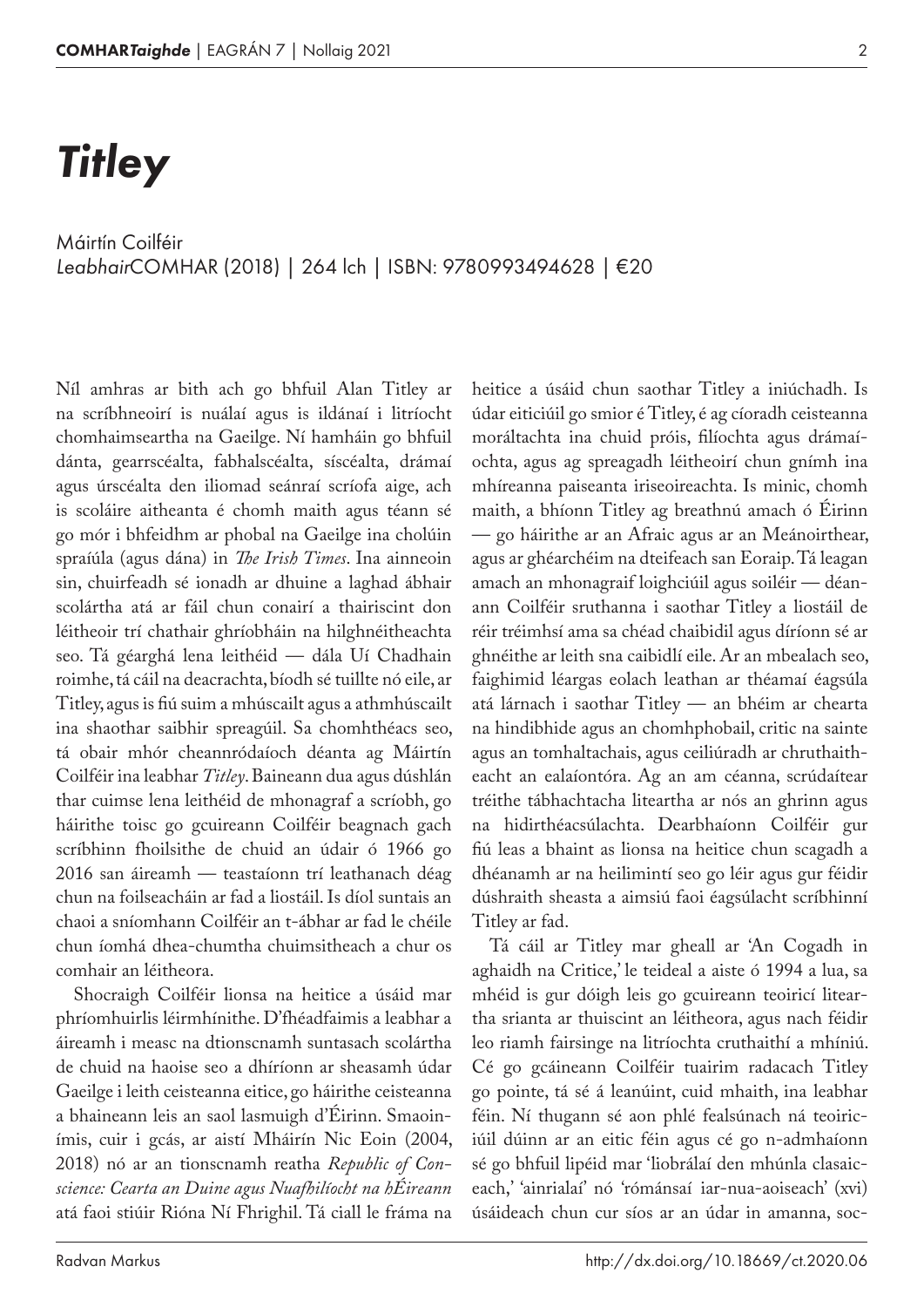raíonn sé gan 'leas leanúnach' a bhaint astu (xvii). Ina ionad sin, b'fhearr leis go dtabharfaí 'tús áite (…) do fhriotal agus do thuiscint an údair féin i gcónaí.' (xvii) Ní hionann sin is a rá, áfach, go bhfuil Coilféir beag beann ar an teoiric ar fad. Go deimhin, baineann sé tairbhe shuntasach aisti nuair a thugann sé míniú ar ghnéithe de shaothar Titley ar féidir míréir a shamhlú eatarthu. Is sampla maith é an séú caibidil ina bhfaigheann Coilféir réiteach idir éileamh na heitice agus doshriantacht an ghrinn trí tharraingt ar theoiric Mikhail Bakhtin maidir leis an gcarnabhalachas. Ar an mbealach céanna, aimsíonn sé, sa chéad chaibidil eile, freagra ar chriticeoirí a chuireann éilíteachas i leith na hidirthéacsúlachta trí aird a tharraingt ar choincheap inchuimsitheach na hidirthéacsúlachta de chuid Umberto Eco.

Is é an cur chuige leathan uileghabhálach an buntáiste is mó ag leabhar Choilféir. Ach laistigh den fhráma fairsing, faighimid pictiúir bheaga luachmhara freisin, nuair a roghnaíonn Coilféir saothair ar leith chun mionanailís a dhéanamh orthu taobh istigh de chaibidlí éagsúla. Ar an mbealach seo, déantar scagadh ar léiriú fhéiniúlacht an chomhphobail agus na féiniúlachta pearsanta in *Méirscrí na Treibhe* (1978) agus scrúdaítear téama shaoirse an ealaíontóra in *An Fear Dána* (1993). Breathnaítear go grinn ar chritic an tomhaltachais in *Tagann Godot* (1991) agus ar cheist dhínit an duine in *An Bhean Feasa* (2014). Ar an mbealach seo, cruthaíonn Coilféir, i measc flúirse scríbhinní an údair, canóin áirithe, liosta saothar a maireann a luach agus ar fiú tuilleadh iniúchta a dhéanamh orthu.

Is léir gur ceann de chuspóirí an leabhair ná saothar ilghnéitheach Titley a cheiliúradh. Ach dála Mhuirígh Albanaigh Uí Dhálaigh, príomhcharachtar an úrscéil staire thuasluaite, is fear dána é Titley, duine ar maith leis an chonspóid agus ionsaithe spraíúla ar dhearcthaí seanbhunaithe. Tarlaíonn sé go gcaitear urchar amú i gcoimhlintí mar sin agus níl Coilféir dall ar an taobh seo de shaothar an údair. Is éasca aontú leis go bhfuil claonadh ag Titley, chomh fada is a bhaineann lena shaothar tráchtaireachta, neamhaird a dhéanamh ar a chasta atá cuid de na ceisteanna polaitiúla atá faoi chaibidil. Mar shampla, rinne sé léamh róshimplí ar roinnt coimhlintí san Afraic le linn na n‑ochtóidí, é ag moladh Robert Mugabe agus Muammar Gaddafi a d'iompaigh ina ndeachtóirí foréigneacha ar ball (Coilféir 41). Níl an locht seo ar an gcuid is fearr de shaothar litríochta an údair, áfach, mar a thugann Coilféir faoi deara. Pléitear téama an fhoréigin ar bhealach i bhfad níos caolchúisí in *An Bhean Feasa*, cuir i gcás, áit a ndearbhaítear dlisteanacht na ceannairce i gcoinne úinéirí sclábhaithe i mBarbadós, ach nach gceiltear gráinne na ngníomhartha a leanann as. Ar leibhéal níos ginearálta, tá buntáiste ag cur chuige na heitice más maith linn míniú a fháil ar an teannas idir an chastacht agus an tsimplíocht i saothar Titley, teannas a chuireann mearbhall ar léitheoirí go minic. Cé gur casta an mhaise ceisteanna na heitice, tá dualgas orainn freagra simplí a aimsiú má éilítear gníomh orainn in am géarchéime. Bíonn Titley misniúil a dhóthain chun an freagra simplí a thabhairt, in ainneoin go dtéann sé ar strae in amanna.

Maidir le saothar léirmheastóireachta Titley, áitíonn Coilféir go gcaitheann an t-údar an oibiachtúlacht san aer go rómhinic ar son an ghrinn agus na háilteoireachta, rud a bhaineann d'éifeacht na tráchtaireachta (185). Ach d'fhéadfaí breathnú ar scríbhinní critice Titley ar bhealach eile chomh maith. Nuair a léimid *An tÚrscéal Gaeilge* (1991) nó ceann d'iliomad alt scolártha an údair, is léir nach saothar meáite an eolaí atá idir lámha againn, ach scríbhinn údar cruthaitheach atá ag trácht ar údair chruthaitheacha eile. Is minic a bhíonn tráchtaireacht mar seo claonta toisc nach féidir leis an scríbhneoir a thaobh cruthaitheach agus a thaobh 'scolártha' a choinneáil scartha óna chéile. Bíonn sé ag dearbhú a fhíse pearsanta féin agus ag cáineadh, nó ag spochadh as, údair nó scoláirí a bhfuil a mhalairt de chur chuige acu. Ní chloíonn an cineál seo léirmheastóireachta le rialacha na heolaíochta, ach ina dhiaidh sin, caithfear an cheist a chur: an eolaíocht oibiachtúil é léann na litríochta trí chéile? Ar aon nós, tagann cuid den léirmheastóireacht is fearr agus is tairbhí ar an domhan ón gcur chuige cruthaitheach, pearsanta a chleachtann Titley — cuimhnímis ar Wordsworth agus Coleridge, T.S. Eliot, Milan Kundera, Umberto Eco agus údair eile nach iad. Bíodh go dtéann Titley thar fóir leis an áilteoireacht ina chuid leabhar agus aistí scolártha scaití, b'fhiú níos mó suntais a thabhairt freisin do bhuanna a shaothar critice.

Thar aon rud eile, léiríonn Coilféir imní go bhféadfadh scéalta áirithe de chuid Titley ('Scéal i mBarr Bata' nó 'Cibé Scéal É,' cuir i gcás, maille lena gcar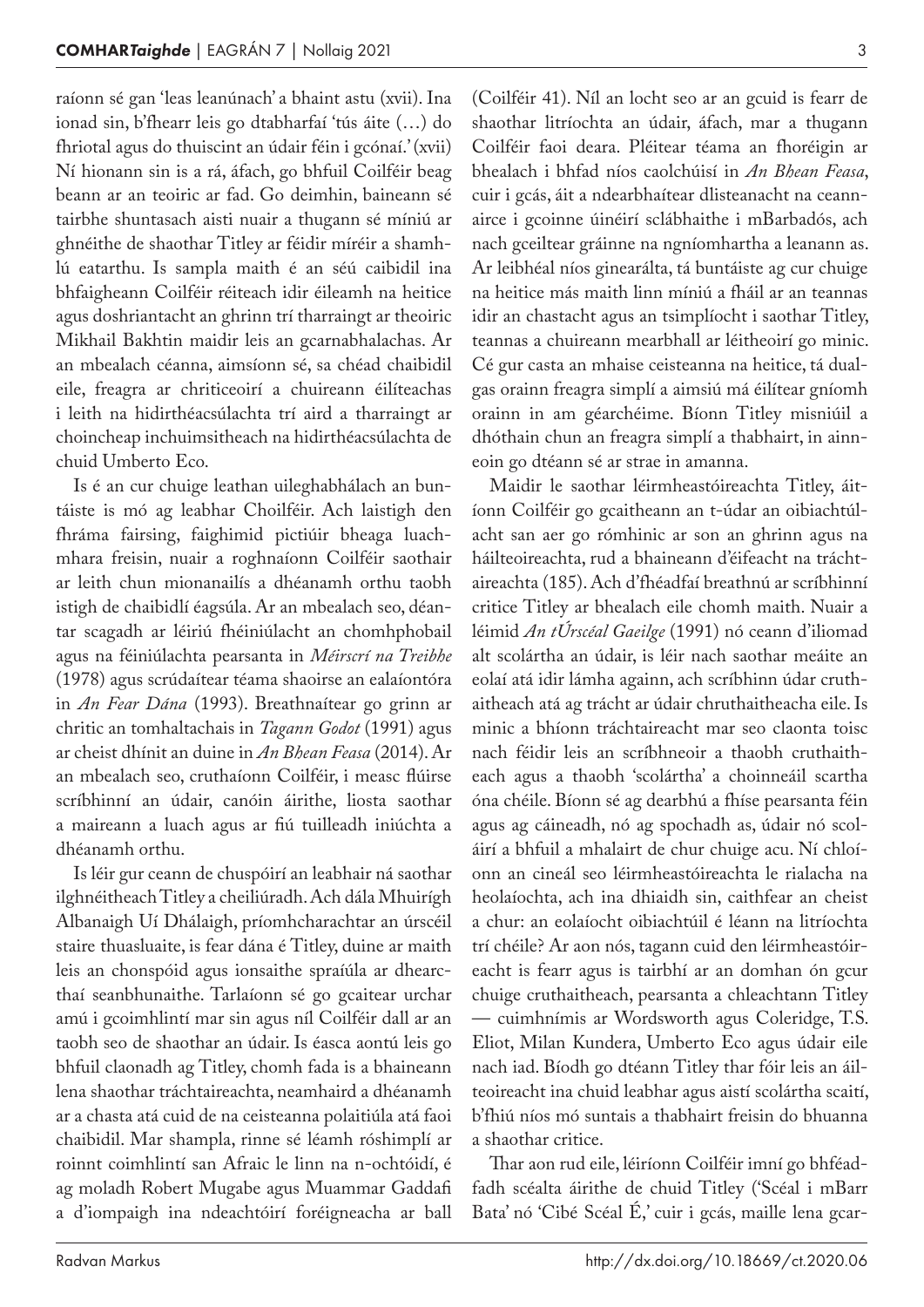achtair mhíthaitneamhacha) teacht salach ar na prionsabail eitice a léiríonn an t‑údar sa chuid eile dá shaothar. An féidir réiteach a fháil idir an seasamh eitice agus neamhspleáchas na litríochta, an cur chuige *l'art pour l'art* a bhíonn á dhearbhú ag Titley anois is arís (Coilféir 162)? Ardaítear an cheist achrannach seo i gcaibidil a cúig a bhfuil 'Scéal Casta' mar theideal uirthi. Mar atá luaite ag Philip O'Leary (2019), tá an cheist cheannann chéanna i lár na conspóide níos déanaí idir Anna Heussaff agus Titley mar gheall ar an úrscéal aige *Lámh, Lámh Eile* (2018). Bhain an chonspóid leis an gceist ar chóir don údar carachtair a chruthú a bhfuil réamhchlaonta agus a bhfuil dearcthaí amhrasacha acu — i gcoinne an luchta siúil i gcás an úrscéil atá faoi chaibidil (Heussaff 2019, Titley 2019). Ach léiríonn an díospóireacht idir an bheirt fadhb níos doimhne agus níos bunúsaí. Áitíonn Coilféir go gcaitheann an cur chuige *l'art pour l'art* 'eitic na litríochta trí chéile faoi thóin cártaí' (162). Is féidir linn, ámh, breathnú ar l'art pour l'art mar sheasamh eitice ann féin — dearbhú go bhfuil saoirse ag an indibhid é / í féin a chur in iúl go healaíonta beag beann ar éilimh an phobail nó na polaitíochta. Ar an taobh eile den scéal, mhaífeadh tráchtairí ar nós Anna Heussaff go bhféadfadh neamhspleáchas doshrianta ealaíne cur isteach ar phrionsabail eile, ar nós cearta mionlach. Cá seasann Titley, nuair is léir go gcuireann sé ar son cearta mionlach agus saoirse iomlán ealaíne araon? Is clochach achrannach é gort na heitice agus is deacair anailís a dhéanamh ar an teannas dosheachanta idir na prionsabail éagsúla gan cúlra cuimsitheach teoirice agus fealsúnachta.

Is féidir le cuid de na 'lipéid' thuasluaite leid a thabhairt dúinn, go háirithe mura dtuigimid mar bhoscaí sórtála iad, ach mar choincheapa a bhfuil stair agus doimhne ag baint leo. Tá sé sin fíor, go háirithe, maidir le fráma léirmhínithe an Rómánsachais a ndéanann Coilféir tagairt dó ó am go chéile. Is féidir cosúlachtaí suntasacha a aimsiú idir na prionsabail eitice i saothar Titley agus buntréithe an Rómánsachais. Dhearc na Rómánsaithe ar an ealaín mar bhealach chun intinn an údair a chur in iúl, chosain siad saoirse an duine aonair agus chuir siad béim ar luach an té atá ar imeall na sochaí. Ag an am céanna, is ón Róm‑ ánsachas a d'eascair an náisiúnachas cultúrtha agus chuir go leor Rómánsaithe go tréan ar son chearta an chomhphobail — ní gá ach cuimhneamh ar an Tiarna Byron agus cúis na Gréige. An teannas céanna eitice atá i gcroílár shaothar Titley, is féidir é a aithint i gcomhthéacs an Rómánsachais chomh maith. Chomh maith leis sin, cabhraíonn an Rómánsachas agus idéal na saoirse atá ceangailte leis saothar Titley a lonnú i gcomhthéacs litríocht na Gaeilge. D'eascair gluaiseacht na Gaeilge as an náisiúnachas cultúrtha, a leagann béim ar shaoirse féinléirithe an chomhphobail, ach bhí údair laistigh den ghluaiseacht ón tús — Pádraic Ó Conaire agus Micheál Mac Liammóir, cuir i gcás — a thug tosaíocht do shaoirse phearsanta agus do shaoirse na n‑ealaíon. Cosnaíonn Titley na trí chineál saoirse ag an am céanna, cé nach réitíonn siad le chéile an t‑am ar fad.

Agus neamhspleáchas na litríochta á dhearbhú acu, is minic a chuaigh Ó Conaire, Mac Liammóir agus scríbhneoirí eile na Gaeilge i ngleic le cinsireacht a linne, rud a mhúsclaíonn roinnt ceisteanna achrannacha. Nach bhféadfadh an córas eitice is fearr baic dhochracha a chur ar shaoirse na cruthaitheachta? Nach féidir leis na gluaiseachtaí is forásaí, gluaiseachtaí ar son cearta mionlach agus an cheartais shóisialta, tiontú de réir a chéile ina gcórais dhochta Fhairisíneacha a chuireann srian ar an gcruthaitheacht? Ní thugann saothar ilghnéitheach Titley freagra ar na ceisteanna sin, ach cuireann sé ag smaoineamh fúthu muid, rud nach beag. Is féidir le Titley cúis a leanúint go paiseanta, cur ar son na dteifeach, mar shampla, ach ag an am céanna, taispeánann sé nach féidir teoiric dhaingean mharbh a dhéanamh de chúis ar bith agus go bhfuil beocht, conspóid agus greann ag teastáil sa saol agus san ealaín araon. B'fhiú go mór, mar sin, plé a dhéanamh ar shaothar Titley i gcomhthéacs théama na saoirse i litríocht na Gaeilge.

B'éagórach an mhaise, áfach, locht a fháil ar mhonagraf Choilféir mar gheall ar shnáithí áirithe a fágadh gan forbairt. Ar an gcéad dul síos, tá saothar Titley ró‑ leathan chun é a chuimsiú go hiomlán in aon saothar critice amháin. Agus níos tábhachtaí fós, ní thugann na saothair chritice is fearr freagraí deifnídeacha ach músclaíonn siad ceisteanna, spreagann siad taighde eile. Níl aon amhras ach go bhfuil an bua áirithe seo ag leabhar Choilféir. Is iomaí gné de shaothar Titley ar fiú tuilleadh iniúchta a dhéanamh orthu: an éagsúlacht foirme agus conas a réitíonn sí leis an ábhar, na bealaí ina dtarraingíonn an t‑údar ar litríocht na Gaeilge i saothair ar leith, na tionchair iasachta a ndeachaigh sé